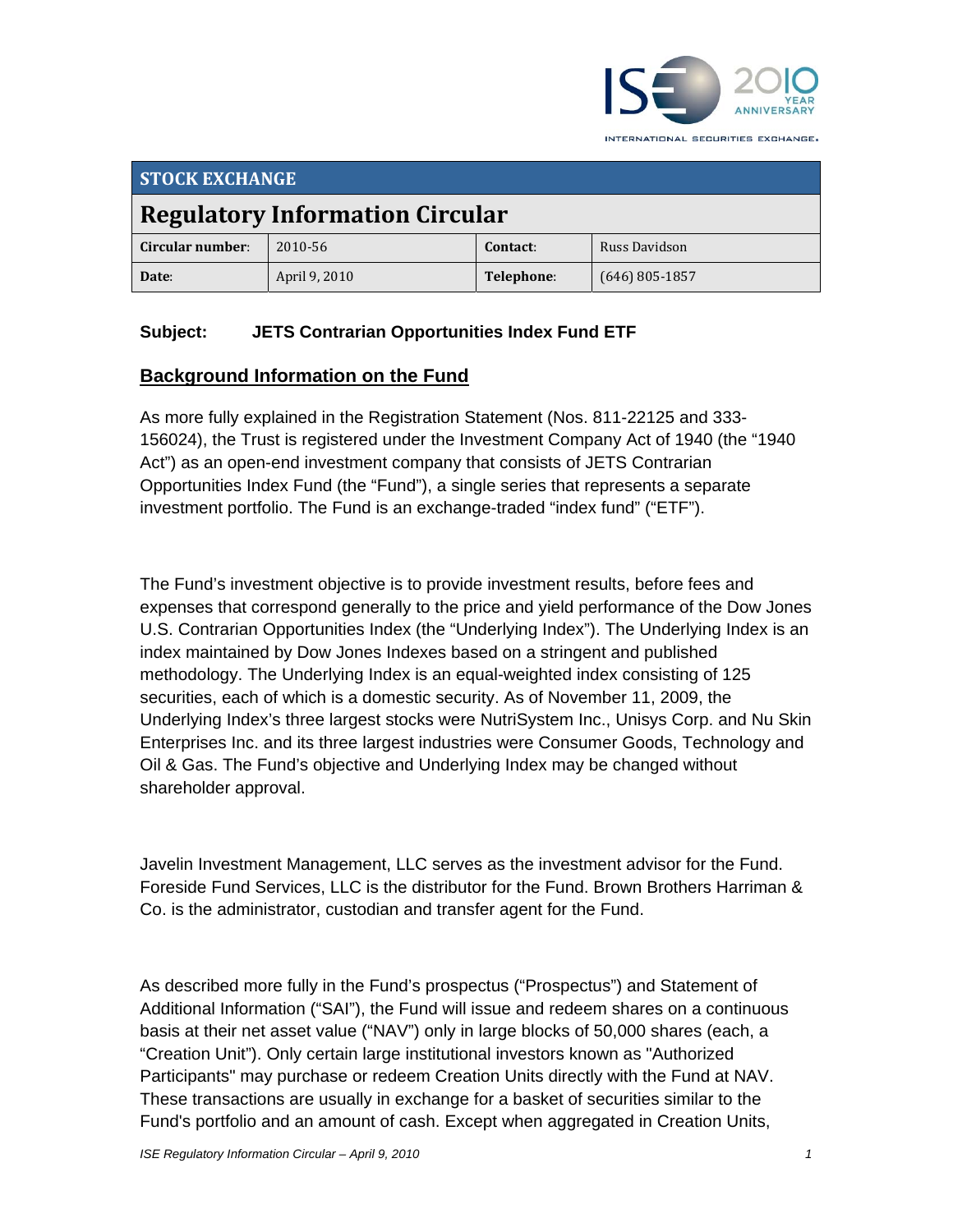

Shares of the Fund are not redeemable securities. Shareholders who are not Authorized Participants may not redeem shares directly from the Fund at NAV.

Dividends from net investment income, if any, are generally declared annually, typically in December. The Fund may make another distribution of any additional undistributed capital gains earned during the 12-month period ended October 31 by December 31 of each year.

The Depository Trust Company ("DTC") will serve as securities depository for the Shares, which may be held only in book-entry form; stock certificates will not be issued. DTC, or its nominee, is the record or registered owner of all outstanding Shares.

The NAV per Share for each Fund is computed by dividing the value of the net assets of the Fund (i.e., the value of its total assets less total liabilities) by the total number of Shares outstanding. Expenses and fees are accrued daily and taken into account for purposes of determining NAV. The NAV per Share of the Fund will be determined as of the close of trading (normally, 4:00 p.m. Eastern Time ("ET")) on each day that the Exchange is open for business (a "Business Day"). NAV will be available from the Distributor and is also available to National Securities Clearing Corporation ("NSCC") participants through data made available from NSCC.

The Trust's registration statement describes the various fees and expenses for the Fund's Shares. For a more complete description of the Fund and the underlying index, visit www.jetsetfss.com

## **Principal Risks**

Interested persons are referred to the Prospectus for a description of risks associated with an investment in the Fund. These risks include market risk and the risk that the Fund's return may not match the return of its index for a number of reasons including the incursion by the Fund of operating expenses and costs not applicable to its index. In addition, as noted in the Prospectus, the Shares may trade at market prices that differ from their NAV. The NAV of the Shares will fluctuate with changes in the market value of the Fund's holdings. The market prices of the Shares will fluctuate in accordance with changes in NAV as well as the supply and demand for the Shares.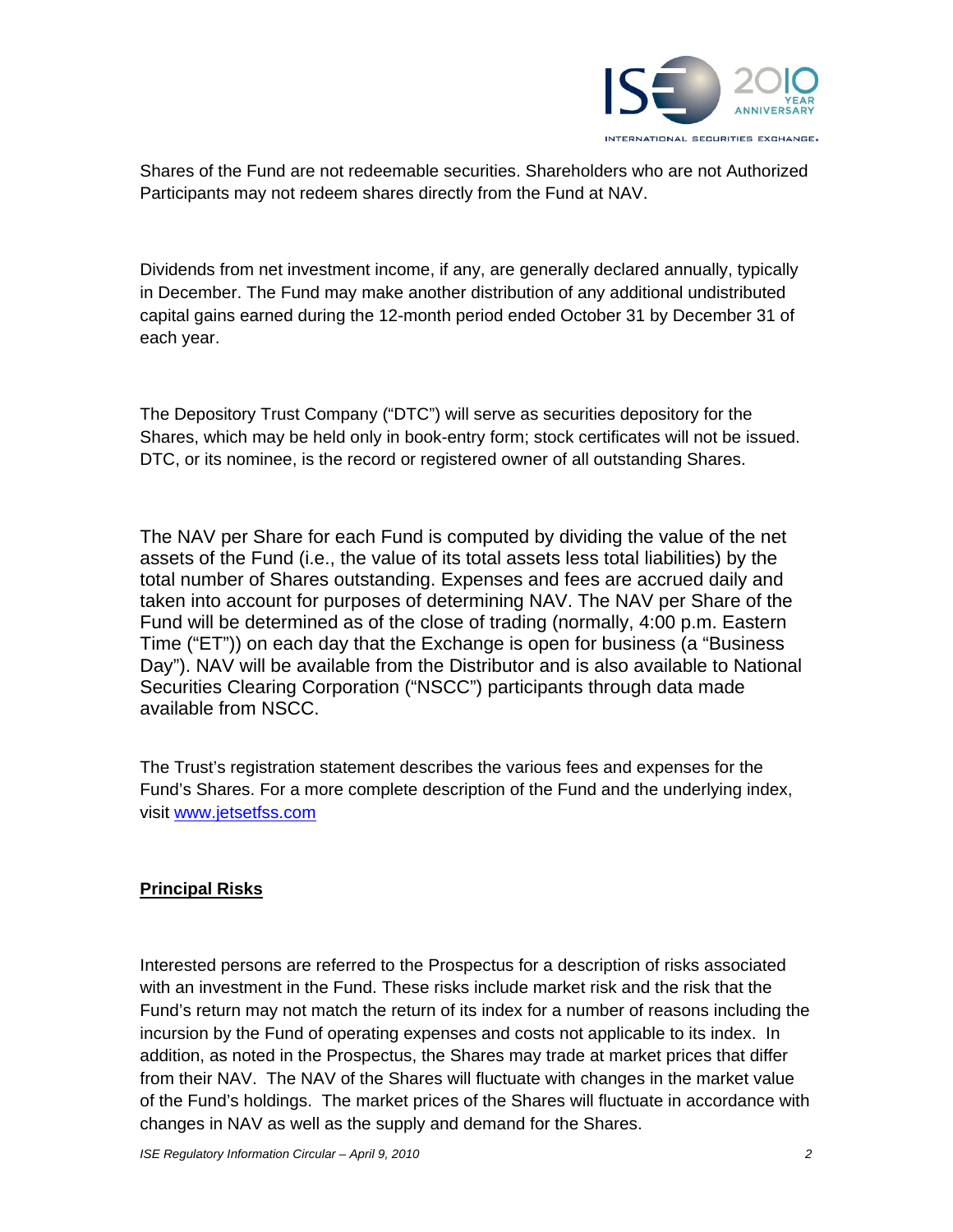

### **Exchange Rules Applicable to Trading in the Shares**

The Shares are considered equity securities, thus rendering trading in the Shares subject to the Exchange's existing rules governing the trading of equity securities.

### **Trading Hours**

Trading in the Shares on ISE is on a UTP basis and is subject to ISE equity trading rules. The Shares will trade from 8:00 a.m. until 8:00 p.m. Eastern Time. Equity Electronic Access Members ("Equity EAMs") trading the Shares during the Extended Market Sessions are exposed to the risk of the lack of the calculation or dissemination of underlying index value or intraday indicative value ("IIV"). For certain derivative securities products, an updated underlying index value or IIV may not be calculated or publicly disseminated in the Extended Market hours. Since the underlying index value and IIV are not calculated or widely disseminated during Extended Market hours, an investor who is unable to calculate implied values for certain derivative securities products during Extended Market hours may be at a disadvantage to market professionals.

### **Trading Halts**

ISE will halt trading in the Shares in accordance with ISE Rule 2101(a)(2)(iii). The grounds for a halt under this Rule include a halt by the primary market because it stops trading the Shares and/or a halt because dissemination of the IIV or applicable currency spot price has ceased, or a halt for other regulatory reasons. In addition, ISE will stop trading the Shares if the primary market de-lists the Shares.

### **Delivery of a Prospectus**

Pursuant to federal securities laws, investors purchasing Shares must receive a prospectus prior to or concurrently with the confirmation of a transaction. Investors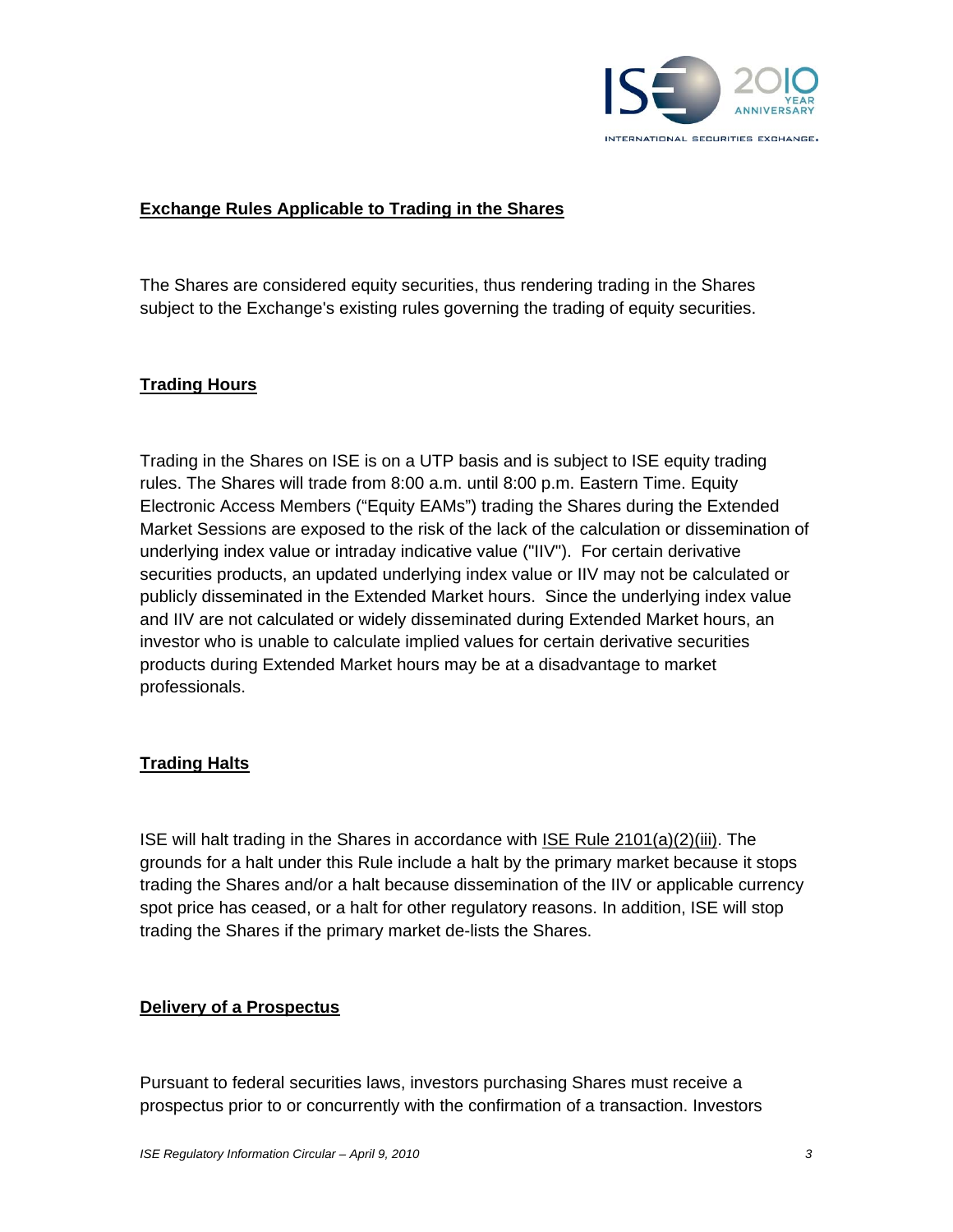

purchasing Shares directly from the Fund (by delivery of the Deposit Amount) must also receive a prospectus.

Prospectuses may be obtained through the Distributor or on the Fund's website. The Prospectus does not contain all of the information set forth in the registration statement (including the exhibits to the registration statement), parts of which have been omitted in accordance with the rules and regulations of the SEC. For further information about the Fund, please refer to the Trust's registration statement.

### **Exemptive, Interpretive and No-Action Relief Under Federal Securities Regulations**

The SEC has issued letters dated October 24, 2006, November 21, 2005 and August 17, 2001 (together the "No-Action Letters") granting exemptive, interpretive, and no-action relief from certain provisions of and rules under the Securities Exchange Act of 1934 for exchange traded funds listed and traded on a registered national securities exchange that meet certain criteria.

## **Regulation M Exemptions**

Generally, Rules 101 and 102 of Regulation M prohibit any "distribution participant" and its "affiliated purchasers" from bidding for, purchasing, or attempting to induce any person to bid for or purchase any security which is the subject of a distribution until after the applicable restricted period, except as specifically permitted in Regulation M. The provisions of the Rules apply to underwriters, prospective underwriters, brokers, dealers, and other persons who have agreed to participate or are participating in a distribution of securities.

The Commission issued a No-Action Letter by which persons participating in a distribution of shares of a fund may engage in secondary market transactions in such shares during their participation in such a distribution, despite the requirements of from Rule 101 under Regulation M. In addition, the SEC has permitted persons who may be deemed to be participating in the distribution of shares of a fund (i) to purchase securities for the purpose of purchasing creation unit aggregations of fund shares and (ii) to tender securities for redemption in Creation Unit Aggregations. Further, the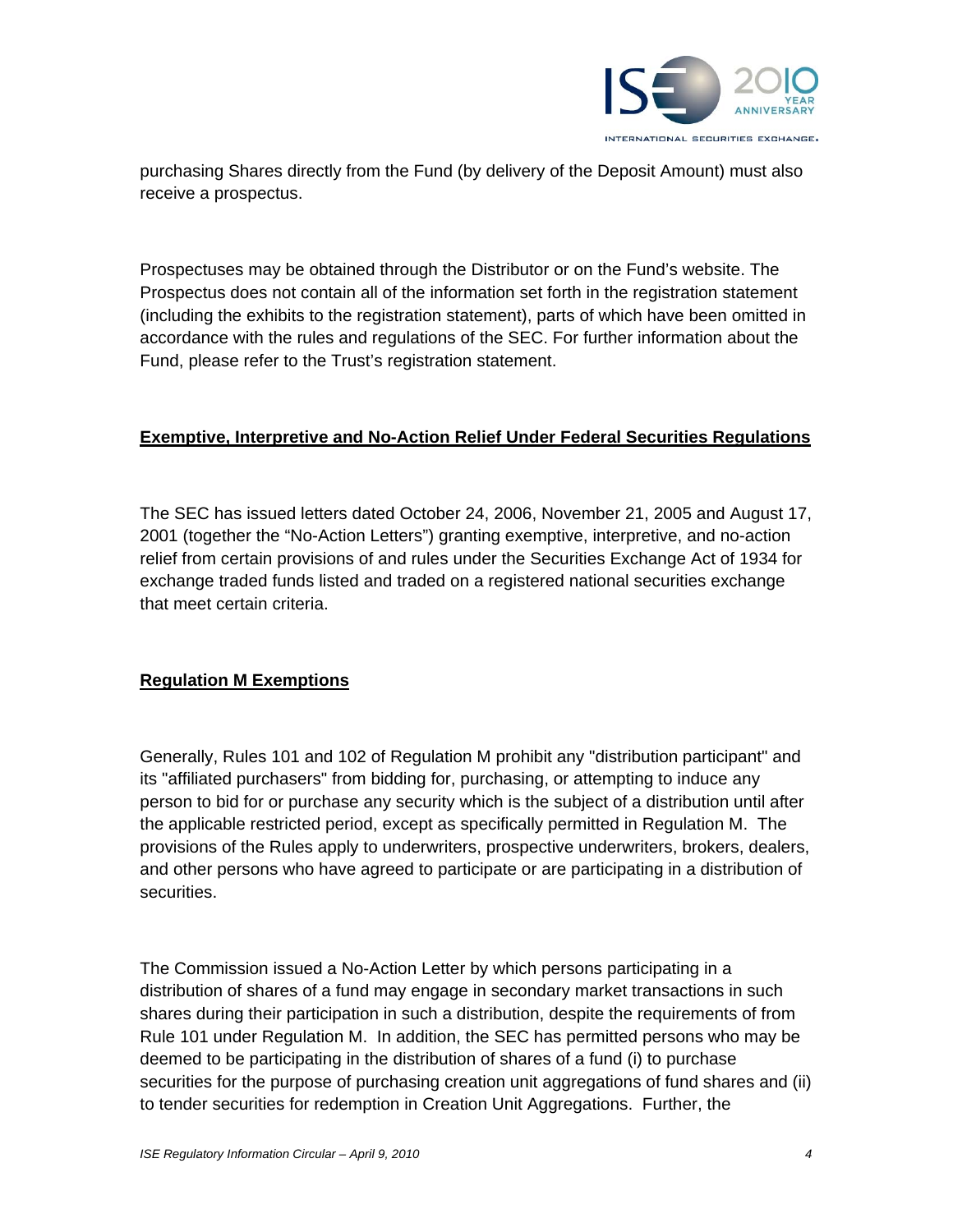

Commission has clarified that the tender of fund shares to the Fund for redemption does not constitute a bid for or purchase of any of the Funds' securities during the restricted period of Rule 101. The Commission has issued a No-Action Letter to paragraph (e) of Rule 102 under Regulation M which allow the redemption of fund shares in creation unit aggregations during the continuous offering of shares.

## **Customer Confirmations for Creation or Redemption of Fund Shares (SEC Rule 10b-10)**

Broker–dealers who handle purchases or redemptions of Fund shares in Creation Units for customers will be permitted to provide such customers with a statement of the number of Creation Unit Aggregations created or redeemed without providing a statement of the identity, number and price of shares of the individual securities tendered to the Fund for purposes of purchasing creation unit aggregations ("Deposit Securities") or the identity, number and price of shares to be delivered by the Trust to the redeeming holder ("Redemption Securities"). The composition of the securities required to be tendered to the Fund for creation purposes and of the securities to be delivered on redemption will be disseminated each business day and will be applicable to requests for creations or redemption, as the case may be, on that day. This exemptive relief under Rule 10b-10 with respect to creations and redemptions is subject to the following conditions:

- 1) Confirmations to customers engaging in creations or redemptions must state that all information required by Rule 10b-10 will be provided upon request;
- 2) Any such request by a customer for information required by Rule 10b-10 will be filed in a timely manner, in accordance with Rule 10b-10(c);
- 3) Except for the identity, number and price of shares of the component securities of the Deposit Securities and Redemption Securities, as described above, confirmations to customers must disclose all other information required by Rule 10b-10(a).

### **SEC Rule 14e-5**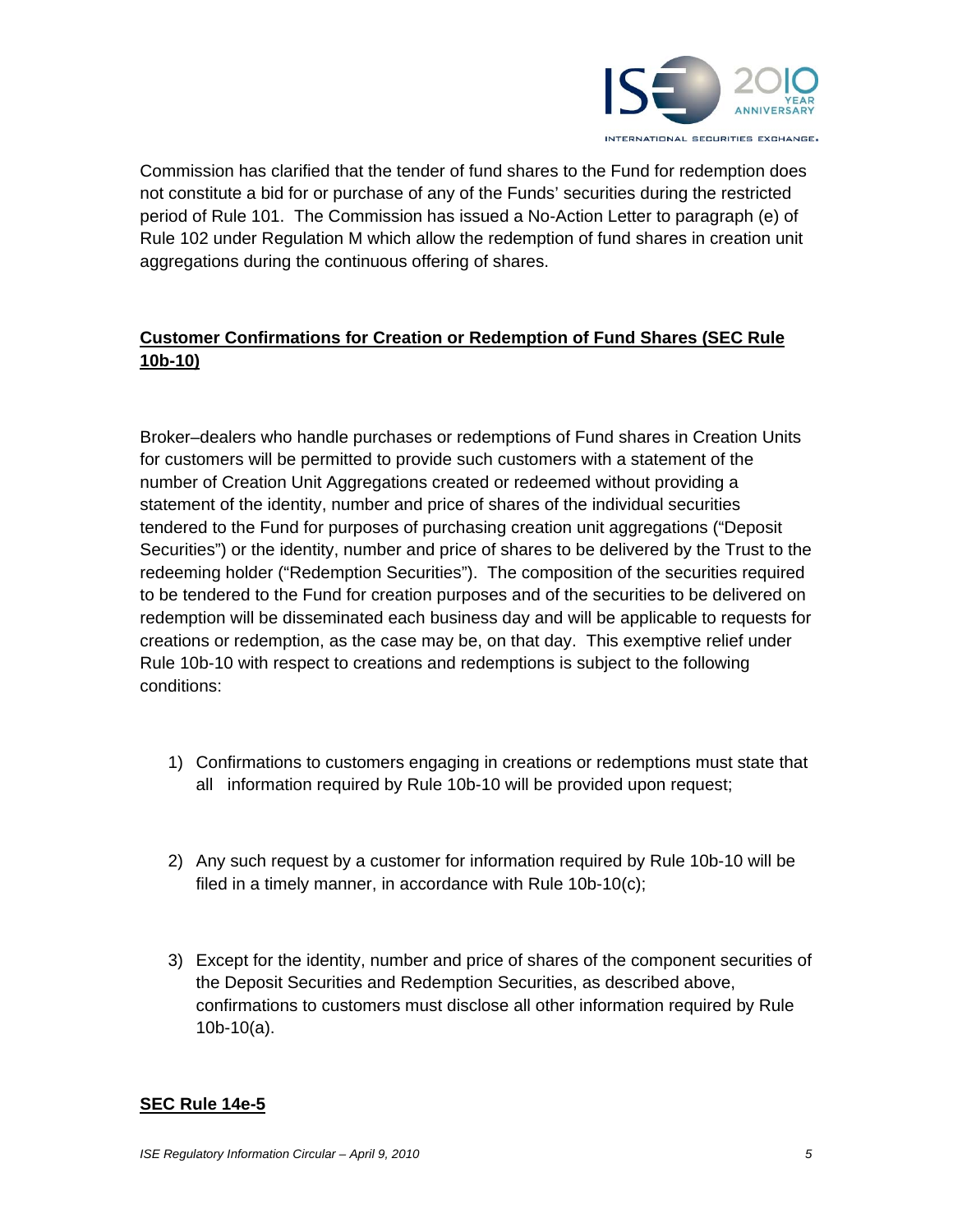

The Commission has permitted any person acting as a dealer-manager of a tender offer for a component security of fund (1) to redeem fund shares in creation unit aggregations from the issuer that may include a security subject to such tender offer and (2) to purchase fund shares during such tender offer. In addition, a No-Action has been issued under Rule 14e-5 states that if a broker-dealer acting as a dealer-manager of a tender offer for a security of the Fund purchases or arranges to purchase such securities in the secondary market for the purpose of tendering such securities to purchase one or more creation unit aggregations of shares, it must be made in conformance with the following:

- i. such bids or purchases are effected in the ordinary course of business, in connection with a basket of 20 or more securities in which any security that is the subject of a distribution, or any reference security, does not comprise more than 5% of the value of the basket purchased; or
- ii. purchases are effected as adjustments to such basket in the ordinary course of business as a result of a change in the composition of the underlying index; and
- iii. such bids or purchases are not affected for the purpose of facilitating such tender offer.

## **Section 11(d)(1); SEC Rules 11d1-1 and 11d1-2**

Section 11(d)(1) of the Act generally prohibits a person who is both a broker and a dealer from effecting any transaction in which the broker-dealer extends credit to a customer on any security which was part of a new issue in the distribution of which he participated as a member of a selling syndicate or group within thirty days prior to such transaction. The Commission has clarified that Section 11(d)(1) does not apply to broker-dealers that are not authorized participants (and, therefore, do not create creation unit aggregations) that engage in both proprietary and customer transactions in shares of a fund in the secondary market, and for broker-dealer authorized participants that engage in creations of creation unit aggregations. This relief is subject to specific conditions, including the condition that such broker-dealer (whether or not an authorized participant) does not, directly or indirectly, receive from the fund complex any payment, compensation or other economic incentive to promote or sell the shares of a fund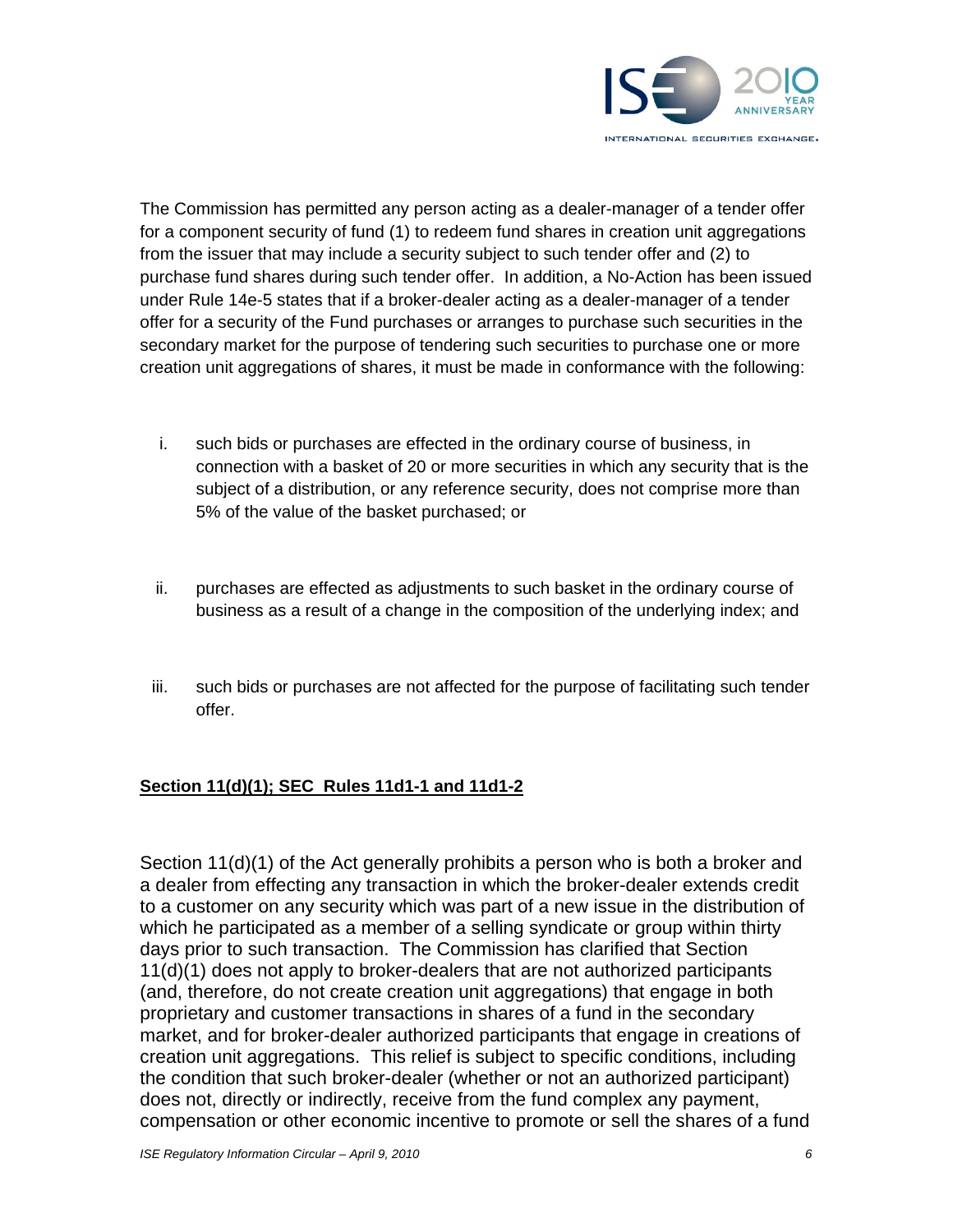

to persons outside the fund complex, other than non-cash compensation permitted under NASD Rule 2830 (I)(5)(A), (B) or (C). See letter dated November 22, 2005 from Brian A Bussey, Assistant Chief Counsel, SEC Division of Market Regulation, to Barclays Global Investors, N.A., dated November 22, 2005. The Commission has issued a No-Action Letter under Section 11(d)(1) of the Act states that broker-dealers may treat shares of a fund, for purposes of Rule 11d1-2, as "securities issued by a registered open-end investment company as defined in the Investment Company Act" and thereby extend credit or maintain or arrange for the extension or maintenance of credit on shares that have been owned by the persons to whom credit is provided for more than 30 days, in reliance on the exemption contained in the rule.

### **SEC Rule 15c1-5 and 15c1-6**

The Commission has issued a No-Action letter with respect to Rule 15c1-5 and Rule 15c1-6 as to the required disclosure of control by a broker or dealer with respect to creations and redemptions of fund shares and secondary market transactions therein.

**This Regulatory Information Circular is not a statutory Prospectus. Equity EAMs should consult the Trust's Registration Statement, SAI, Prospectus and the Fund's website for relevant information.**